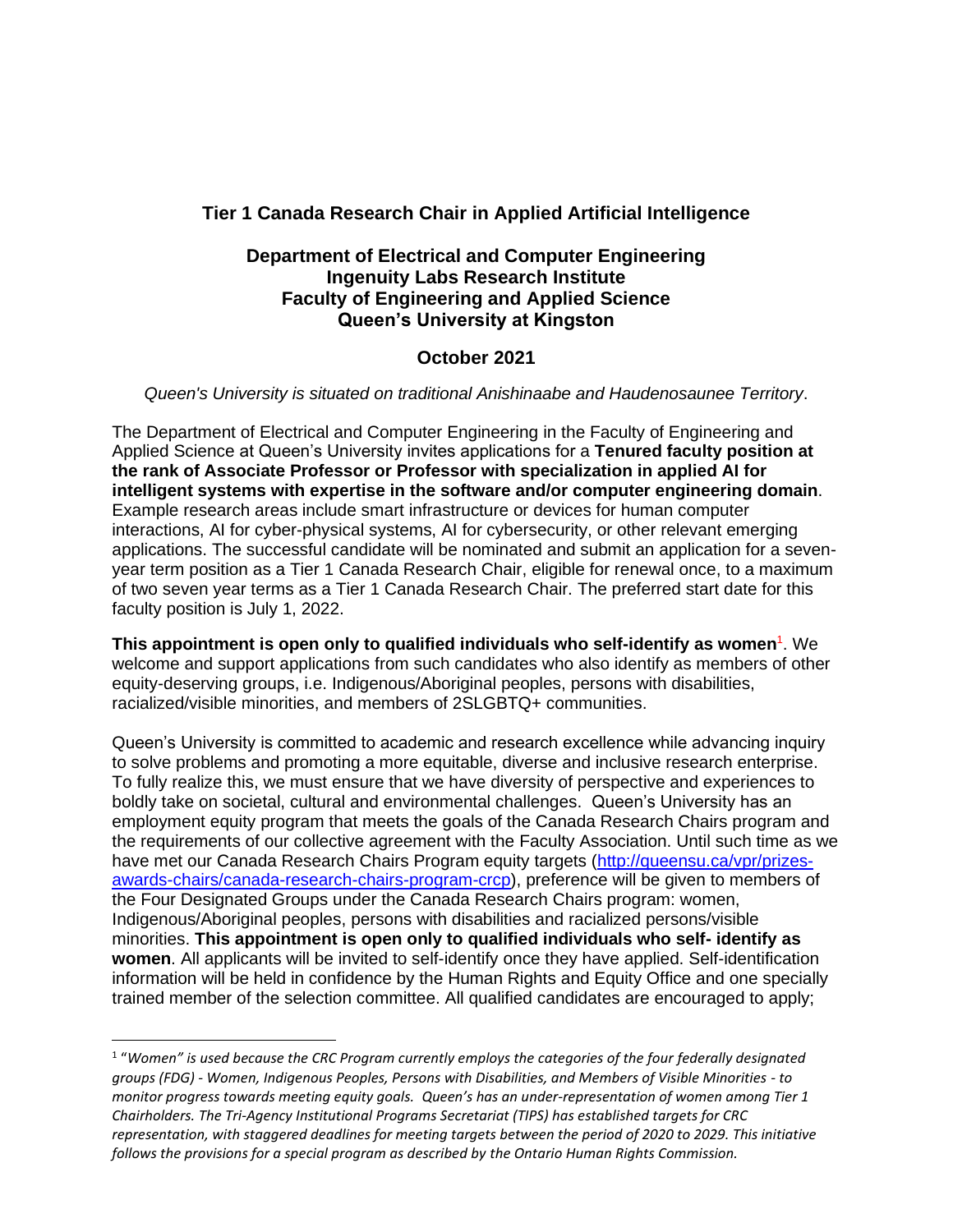however, in accordance with Canadian Immigration requirements, Canadian citizens and Permanent Residents of Canada will be given priority.

Canada Research Chairs were established as part of a national strategy to foster research excellence [\(www.chairs-chaires.gc.ca\)](http://www.chairs-chaires.gc.ca/). The successful candidate must submit an external application to the Tri-agency Institutional Program Secretariat that meets the requirements for the successful nomination of Tier 1 Chair as defined by the Canada Research Chairs Program:

- be outstanding and innovative world-class researchers whose accomplishments have made a major impact in their fields;
- be recognized internationally as leaders in their fields;
- have superior records of attracting and supervising graduate students and postdoctoral fellows (taking into account different practices in the relevant field or discipline) and, as chairholders, be expected to attract, develop and retain excellent trainees, students and future researchers; and
- be proposing an original, innovative research program of the highest quality.

### **Your Career with Queen's Engineering**

Among our top priorities in the Faculty of Engineering and Applied Science is providing opportunities for early career academics to develop distinguished research and exceptional teaching contributions while fostering an environment where all faculty can thrive. To promote on-going success, there is support for course development and delivery that is provided by the Department, the Queen's Centre for Teaching and Learning, and the Faculty of Engineering and Applied Science. Faculty have access to a range of educational technologies including industry-leading instructional design support offered through the **Engineering Teaching and** [Learning Team.](https://engineering.queensu.ca/About/teaching-and-learning/team.html) Support for faculty to develop strong research programs includes Special Research Grant opportunities, grant writing workshops and review services, and one-to-one mentorship from experienced colleagues. Queen's Engineering is also committed to increasing the proportion of women in engineering, supported by the recent establishment of [a Chair for](https://engineering.queensu.ca/women-in-engineering/)  [Women in Engineering.](https://engineering.queensu.ca/women-in-engineering/)

Queen's University is one of Canada's leading research-intensive universities with a global reputation and is a recognized leader in Canadian higher education. Queen's brings together and builds synergies among leading researchers, scholars and innovators making a real and measured impact. The interdisciplinary nature of our faculty's research expertise is exemplified through [seven innovative research centres, institutes, and major differentiating research](https://engineering.queensu.ca/research/research-centres.html)  [facilities.](https://engineering.queensu.ca/research/research-centres.html) These innovation hubs are designed to support collaborative discovery and mentoring. facilitating research innovation for FEAS faculty, students and colleagues across the university. The [Ingenuity Labs Research Institute,](https://ingenuitylabs.queensu.ca/) which brings together researchers from across the campus whose research programs span the fields of artificial intelligence and machine learning to robot control, smart sensors, and mechatronic devices.

The Department of Electrical and Computer Engineering has 32 full-time and 6 cross-appointed faculty, 852 undergraduate students, and 180 graduate students. The Department offers undergraduate, Master's, and Doctoral Programs in Electrical Engineering and Computer Engineering and it offers a unique entrepreneurial engineering program referred to as the ECE Innovation Stream, ECEi. The Department of Electrical and Computer Engineering is home to the [Queen's Centre for Energy and Power Electronics Research \(ePOWER\)](http://www.queensu.ca/epower/) and it has connections to a number of multi-disciplinary Centres such as [CMC Microsystems,](http://www.cmc.ca/) [Nanofabrication Kingston,](http://nanofabkingston.ca/) [Human Mobility Research Centre,](http://www.hmrc.ca/) [Green Centre Canada,](http://www.greencentrecanada.com/) [Innovation](http://www.innovationpark.ca/)  [Park,](http://www.innovationpark.ca/) and the [Dunin-Deshpande Queen's Innovation Connector.](http://www.queensu.ca/innovationcentre/)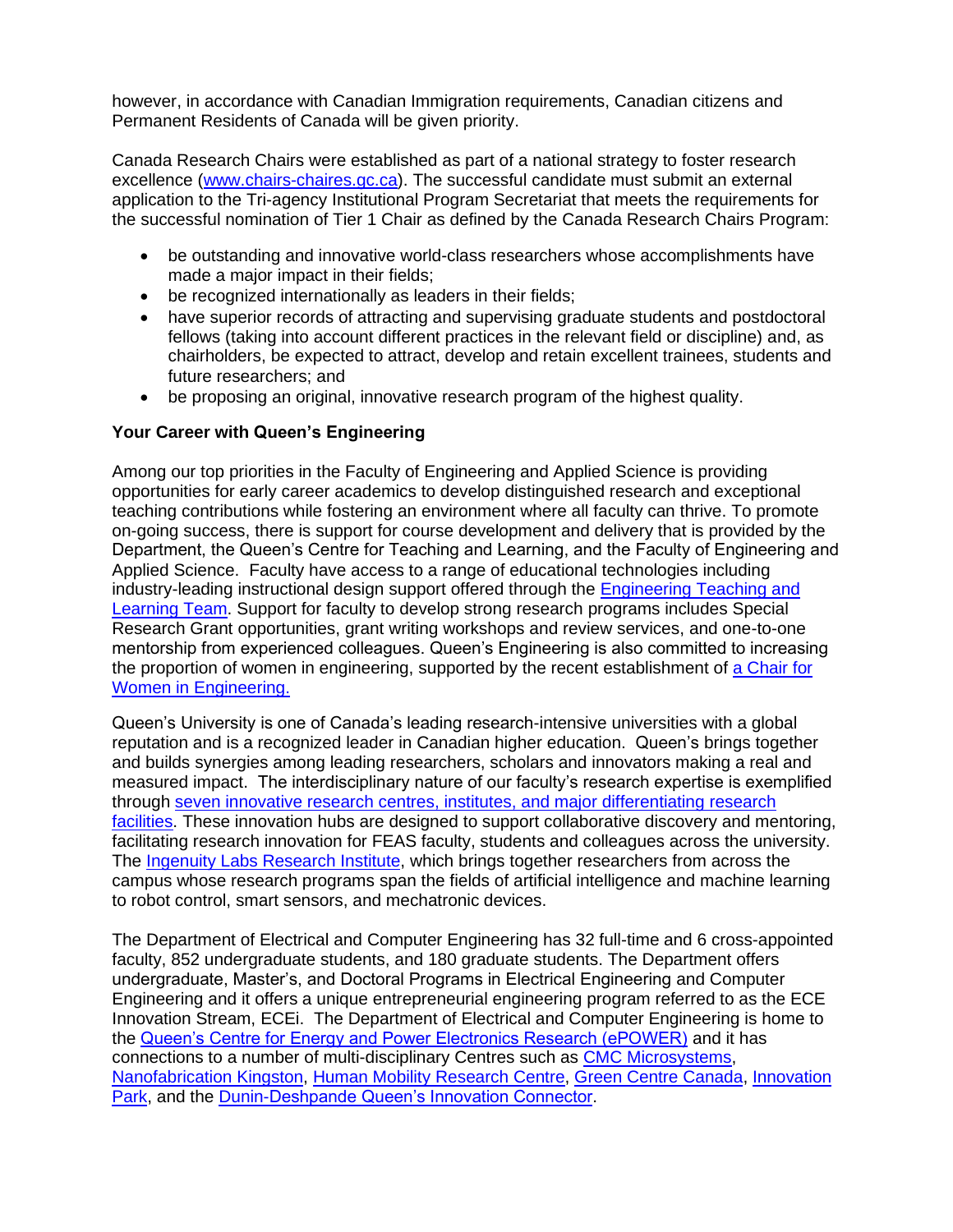## **Criteria:**

The successful candidate must have a PhD in Computer Engineering, Electrical Engineering or a related discipline.

The main criteria for selection are:

- evidence of research and teaching excellence;
- ability to provide evidence of high quality scholarly output in their field as well as outstanding teaching contributions at both the undergraduate and graduate levels;
- an ongoing commitment to academic and pedagogical excellence in support of the Department's programs;
- Professional engineering licensure in Canada, or the eligibility to obtain licensure, is a requirement. Note that all forms of engineering licensure in Canada are considered acceptable (e.g. P.Eng., temporary engineering license, provisional engineering license, etc.).
- Demonstrated commitment to professional leadership and an ability to work collaboratively in an interdisciplinary environment.

The successful candidate will also be expected to make contributions through service to the Department, the Faculty, the University, and/or the broader community. Salary will be commensurate with qualifications and experience.

## **Queen's University Commitment to Equity, Diversity and Inclusion.**

Within the Faculty of Engineering and Applied Science, innovation thrives with new perspectives and experiences, and the diversity of our workforce enhances our research and teaching excellence. People from across Canada and around the world come to learn, teach and carry out research at Queen's University. With foundational values of collaboration, respect and diversity, we are committed to embracing an inclusive environment and supporting each member of our community to reach their fullest potential. Ranking 1<sup>st</sup> in Canada and 5<sup>th</sup> in the World in the 2021 Times Higher Education Impact Rankings, Queen's is committed to advancing the United Nations Sustainable Development Goals. We encourage those who share our commitments to diversity and inclusion to join our Faculty.

The University is situated on the traditional territories of the Haudenosaunee and Anishinaabe, in historic Kingston on the shores of Lake Ontario. Kingston's residents enjoy an outstanding quality of life with a wide range of cultural, recreational, and creative opportunities. Visit [Inclusive Queen's](https://www.queensu.ca/inclusive/content/home) for information on equity, diversity and inclusion resources and initiatives.

Faculty and their dependents are eligible for an extensive benefits package including prescription drug coverage, vision care, dental care, long term disability insurance, life insurance and access to the Employee and Family Assistance Program. You will also participate in a pension plan. Tuition assistance is available for qualifying employees, their spouses and dependent children. Queen's values families and is pleased to provide a 'top up' to government parental leave benefits for eligible employees on maternity/parental leave. In addition, Queen's provides partial reimbursement for eligible daycare expenses for employees with dependent children in daycare. Details are set out in the Queen's-QUFA Collective Agreement. For more information on employee benefits, see [Queen's Human Resources.](http://www.queensu.ca/humanresources/)

Additional information about Queen's University can be found on the [Faculty Recruitment and](http://www.queensu.ca/facultyrecruitment)  [Support](http://www.queensu.ca/facultyrecruitment) website.

To comply with federal laws, the University is obliged to gather statistical information as to how many applicants for each job vacancy are Canadian citizens / permanent residents of Canada. Applicants need not identify their country of origin or citizenship; however, all applications must include one of the following statements: "I am a Canadian citizen / permanent resident of